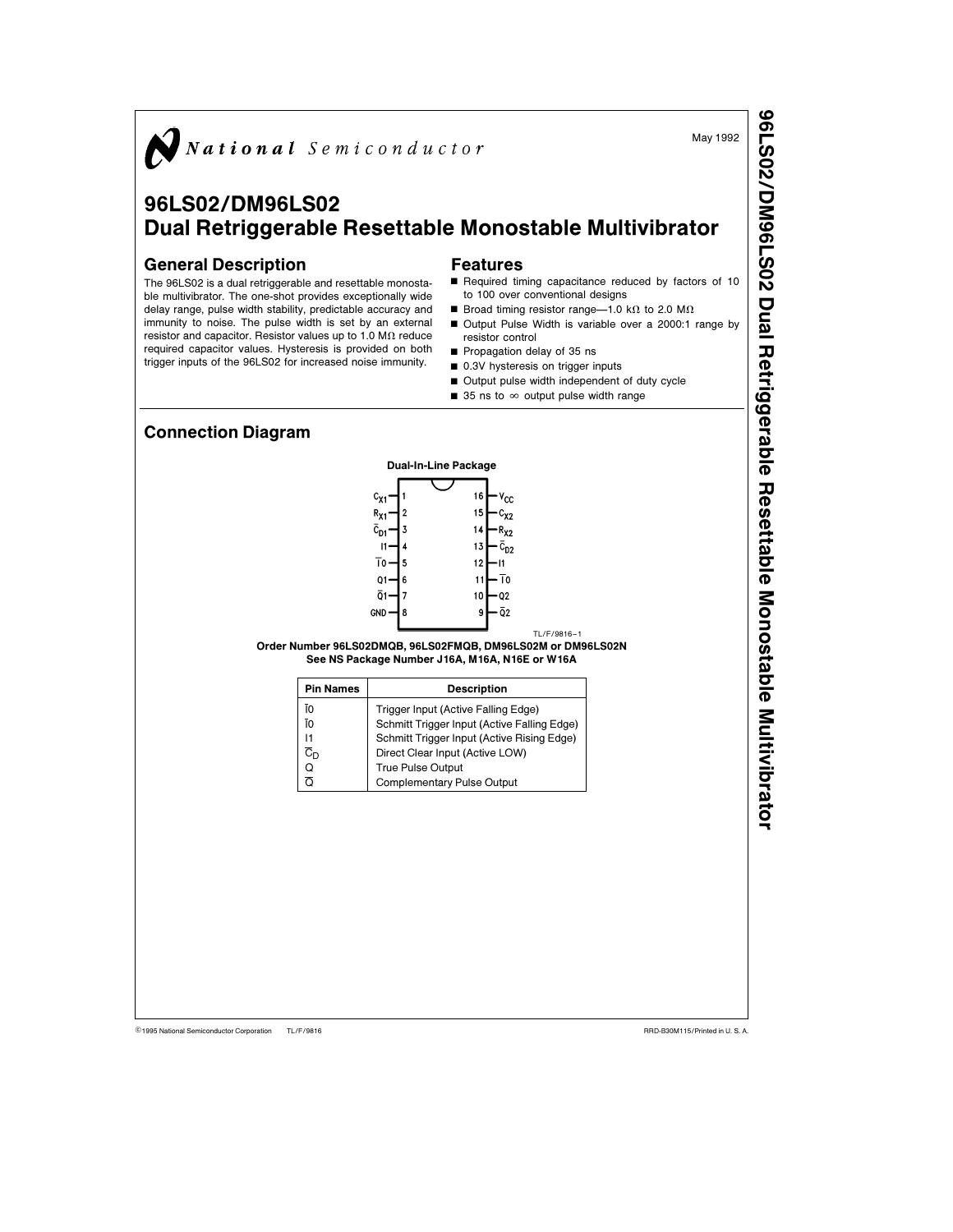# Absolute Maximum Ratings (Note)

If Military/Aerospace specified devices are required, please contact the National Semiconductor Sales Office/Distributors for availability and specifications.

| Supply Voltage                       | 7V                                  |
|--------------------------------------|-------------------------------------|
| Input Voltage                        | 7V                                  |
| Operating Free Air Temperature Range |                                     |
| 96LS Military                        | $-55^{\circ}$ C to $+125^{\circ}$ C |
| <b>DM96LS Commercial</b>             | $0^{\circ}$ C to $+70^{\circ}$ C    |
| Storage Temperature Range            | $-65^{\circ}$ C to $+150^{\circ}$ C |

Note: The ''Absolute Maximum Ratings'' are those values beyond which the safety of the device cannot be guaranteed. The device should not be operated at these limits. The parametric values defined in the ''Electrical Characteristics'' table are not guaranteed at the absolute maximum ratings. The ''Recommended Operating Conditions'' table will define the conditions for actual device operation.

# Recommended Operating Conditions

| Symbol          | Parameter                        | 96LS02 (MIL) |            |        | <b>DM96LS02 (COM)</b> |            |        | <b>Units</b> |  |
|-----------------|----------------------------------|--------------|------------|--------|-----------------------|------------|--------|--------------|--|
|                 |                                  | Min          | <b>Nom</b> | Max    | Min                   | <b>Nom</b> | Max    |              |  |
| $V_{CC}$        | Supply Voltage                   | 4.5          | 5          | 5.5    | 4.75                  | 5          | 5.25   |              |  |
| V <sub>IH</sub> | High Level Input Voltage         |              |            |        | 2                     |            |        | V            |  |
| $V_{IL}$        | Low Level Input Voltage          |              |            | 0.7    |                       |            | 0.8    |              |  |
| <b>I</b> OH     | <b>High Level Output Current</b> |              |            | $-0.4$ |                       |            | $-0.4$ | mA           |  |
| $I_{OL}$        | Low Level Output Current         |              |            | 4      |                       |            | 8      | mA           |  |
| Т <sub>А</sub>  | Free Air Operating Temperature   | $-55$        |            | 125    | 0                     |            | 70     | °C           |  |

# Electrical Characteristics

Over recommended operating free air temperature range (unless otherwised noted)

| Symbol                | Parameter                                   | <b>Conditions</b>                            |            | Min   | Typ<br>(Note 1) | Max    | <b>Units</b> |
|-----------------------|---------------------------------------------|----------------------------------------------|------------|-------|-----------------|--------|--------------|
| $V_{\parallel}$       | Input Clamp Voltage                         | $V_{CC} =$ Min, $I_1 = -18$ mA               |            |       |                 | $-1.5$ | $\vee$       |
| V <sub>OH</sub>       | <b>High Level</b>                           | $V_{CC}$ = Min, $I_{OH}$ = Max,              | <b>MIL</b> | 2.5   |                 |        | $\vee$       |
|                       | Output Voltage                              | $V_{IL}$ = Max                               | COM        | 2.7   | 3.4             |        |              |
| <b>V<sub>OL</sub></b> | Low Level                                   | $V_{CC} = Min$ , $I_{CI} = Max$ ,            | MIL        |       |                 | 0.4    |              |
|                       | Output Voltage                              | $V_{\text{IH}} = \text{Min}$                 | <b>COM</b> |       | 0.35            | 0.5    | V            |
|                       |                                             | $I_{OL}$ = 4 mA, $V_{CC}$ = Min              | <b>COM</b> |       | 0.25            | 0.4    |              |
| J <sub>I</sub>        | Input Current @ Max                         | $V_{CC}$ = Max, $V_1$ = 7V                   | <b>COM</b> |       |                 | 0.1    | mA           |
|                       | Input Voltage                               | $V_1 = 10V$                                  | <b>MIL</b> |       |                 |        |              |
| ŀщ                    | High Level Input Current                    | $V_{\rm CC}$ = Max, $V_{\rm I}$ = 2.7V       |            |       |                 | 20     | μA           |
| ŀμ.                   | Low Level Input Current                     | $V_{\text{CC}}$ = Max, $V_{\text{I}}$ = 0.4V |            |       |                 | $-0.4$ | mA           |
| los                   | <b>Short Circuit</b>                        | $V_{\text{CC}}$ = Max                        | <b>MIL</b> | $-20$ |                 | $-100$ | mA           |
|                       | Output Current                              | (Note 2)                                     | <b>COM</b> | $-20$ |                 | $-100$ |              |
| $I_{\rm CC}$          | <b>Supply Current</b>                       | $V_{\rm CC}$ = Max                           |            |       |                 | 36     | mA           |
| $V_{T+}$              | Positive-Going Threshold<br>Voltage, IO, I1 |                                              |            |       |                 | 2.0    | $\vee$       |
| $V_T -$               | Negative-Going Threshold                    |                                              | <b>MIL</b> | 0.7   |                 |        | V            |
|                       | Voltage, IO, I1                             |                                              | <b>COM</b> | 0.8   |                 |        |              |

Note 1: All typicals are at  $V_{CC} = 5V$ ,  $T_A = 25^{\circ}$ C.

Note 2: Not more than one output should be shorted at a time, and the duration should not exceed one second.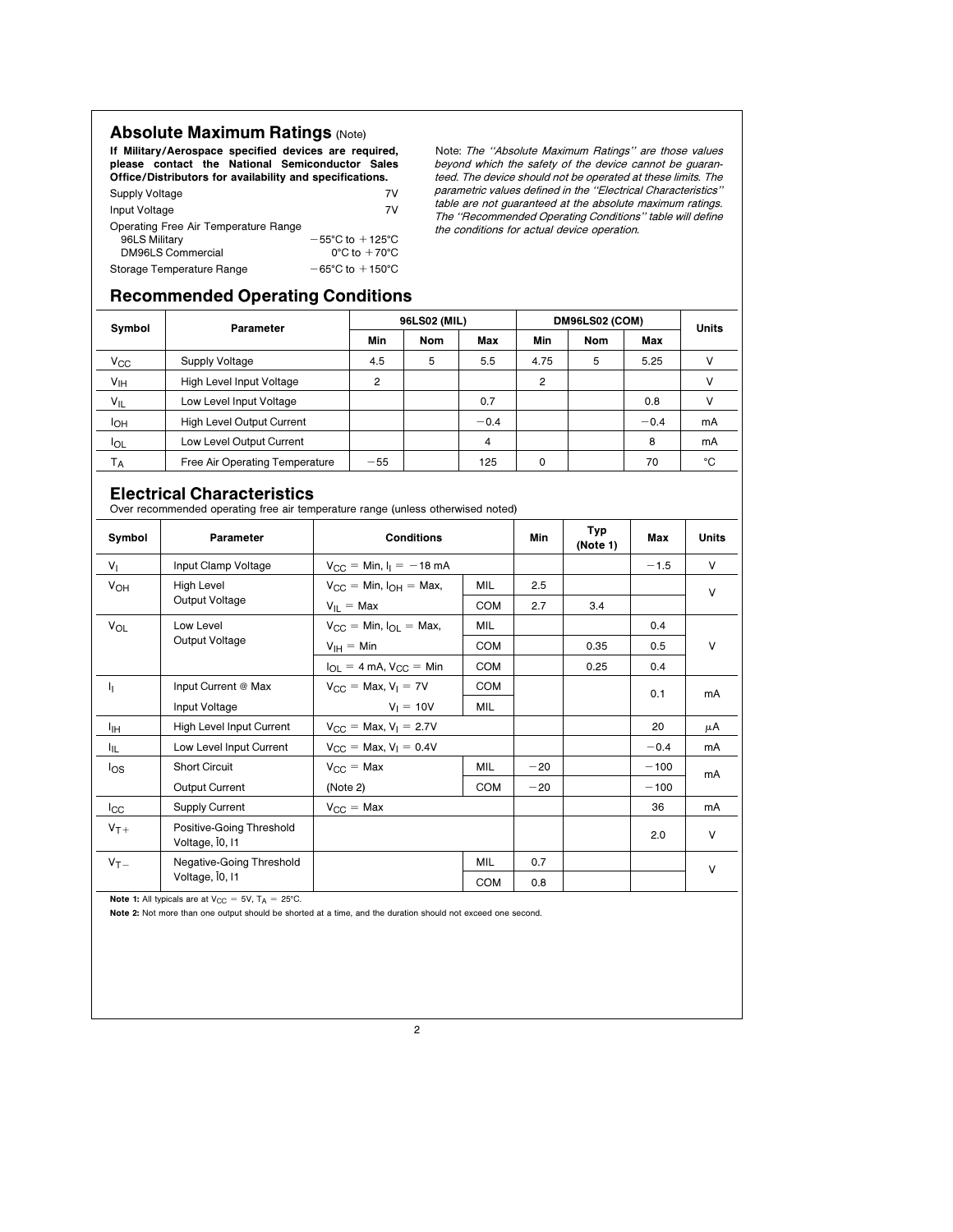|                  |                                                                |            | 96LS (MIL)    | DM96LS (COM)  |            |               |
|------------------|----------------------------------------------------------------|------------|---------------|---------------|------------|---------------|
| Symbol           | Parameter                                                      |            | $C_1 = 15 pF$ | $C_1 = 15 pF$ |            | <b>Units</b>  |
|                  |                                                                | <b>Min</b> | Max           | Min           | Max        |               |
| t <sub>PLH</sub> | <b>Propagation Delay</b><br>$\overline{10}$ to $\overline{O}$  |            | 45            |               | 55         | ns            |
| t <sub>PHL</sub> | <b>Propagation Delay</b><br>$\overline{10}$ to $\overline{Q}$  |            | 33            |               | 50         | ns            |
| t <sub>PLH</sub> | <b>Propagation Delay</b><br>$11$ to Q                          |            | 45            |               | 60         | ns            |
| t <sub>PHL</sub> | <b>Propagation Delay</b><br>If to $\overline{Q}$               |            | 33            |               | 55         | ns            |
| t <sub>PHL</sub> | <b>Propagation Delay</b><br>$\overline{C}_D$ to Q              |            | 25            |               | 30         | ns            |
| $t_{PLH}$        | <b>Propagation Delay</b><br>$\overline{C}_D$ to $\overline{Q}$ |            | 30            |               | 35         | ns            |
| $t_w(L)$         | 10 Pulse Width LOW                                             | 15         |               | 15            |            | ns            |
| $t_w(H)$         | <b>11 Pulse With HIGH</b>                                      | 30         |               | 30            |            | ns            |
| $t_w(L)$         | $\overline{C}_D$ Pulse Width LOW                               | 22         |               | 22            |            | ns            |
| $t_w(H)$         | Minimum Q Pulse Width HIGH                                     | 20         | 70            | 25            | 55         | ns            |
| $t_{w}$          | Q Pulse Witdh                                                  | 4.25       | 5.0           | 4.1           | 4.5        | $\mu$ S       |
| $R_X$            | Timing Resistor Range*                                         |            |               | $\mathbf{1}$  | 1000       | $k\Omega$     |
| t                | Change in Q Pulse<br>Width over Temperature                    |            |               |               | 1.0        | $\frac{1}{2}$ |
| t                | Change in Q Pulse<br>Width over V <sub>CC</sub> Range          |            |               |               | 0.8<br>1.5 | $\%$          |

\*Applies only over commercial  $V_{CC}$  and  $T_A$  range for 96S02.

#### Functional Description

The 96LS02 dual retriggerable resettable monostable multivibrator has two DC coupled trigger inputs per function, one active LOW (I0) and one active HIGH (I1). The I1 input and I0 input of the 96LS02 utilize an internal Schmitt trigger with hysteresis of 0.3V to provide increased noise immunity. The use of active HIGH and LOW inputs allows either rising or falling edge triggering and optional non-retriggerable operation. The inputs are DC coupled making triggering independent of input transition times. When input conditions for triggering are met, the Q output goes HIGH and the external capacitor is rapidly discharged and then allowed to recharge. An input trigger which occurs during the timing cycle will retrigger the circuit and result in Q remaining HIGH. The output pulse may be terminated (Q to the LOW state) at any time by setting the Direct Clear input LOW. Retriggering may be inhibited by tying the  $\overline{Q}$  output to  $\overline{I0}$  or the Q output to  $I1$ . Differential sensing techniques are used to obtain excellent stability over temperature and power supply variations and a feedback Darlington capacitor discharge circuit minimizes pulse width variation from unit to unit. Schottky TTL output stages provide high switching speeds and output compatibility with all TTL logic families.

# Operation Notes

### **TIMING**

1. An external resistor  $(R_X)$  and an external capacitor  $(C_X)$ are required as shown in the Logic Diagram. The value of  $R_X$  may vary from 1.0 k $\Omega$  to 1.0 M $\Omega$  (96LS02).

2. The value of  $C_X$  may vary from 0 to any necessary value available. If, however, the capacitor has significant leakage relative to  $V_{CC}/R_X$  the timing equations may not represent the pulse width obtained.

3. The output pulse width  $t_w$  for  $R_X \ge 10$  k $\Omega$  and  $C_X \ge$ 1000 pF is determined as follows:

$$
t_{\text{w}} = 0.43\,R_{\text{X}}C_{\text{X}}
$$

Where  $R_X$  is in k $\Omega$ ,  $C_X$  is in pF, t is in ns or  $R_X$  is in k $\Omega$ ,  $C_X$  is in  $\mu$ F, t is in ms.

4. The output pulse width for  $R_X < 10$  k $\Omega$  or  $C_X < 1000$  pF should be determined from pulse width versus  $C_X$  or  $R_X$ graphs.

5. To obtain variable pulse width by remote trimming, the following circuit is recommended:

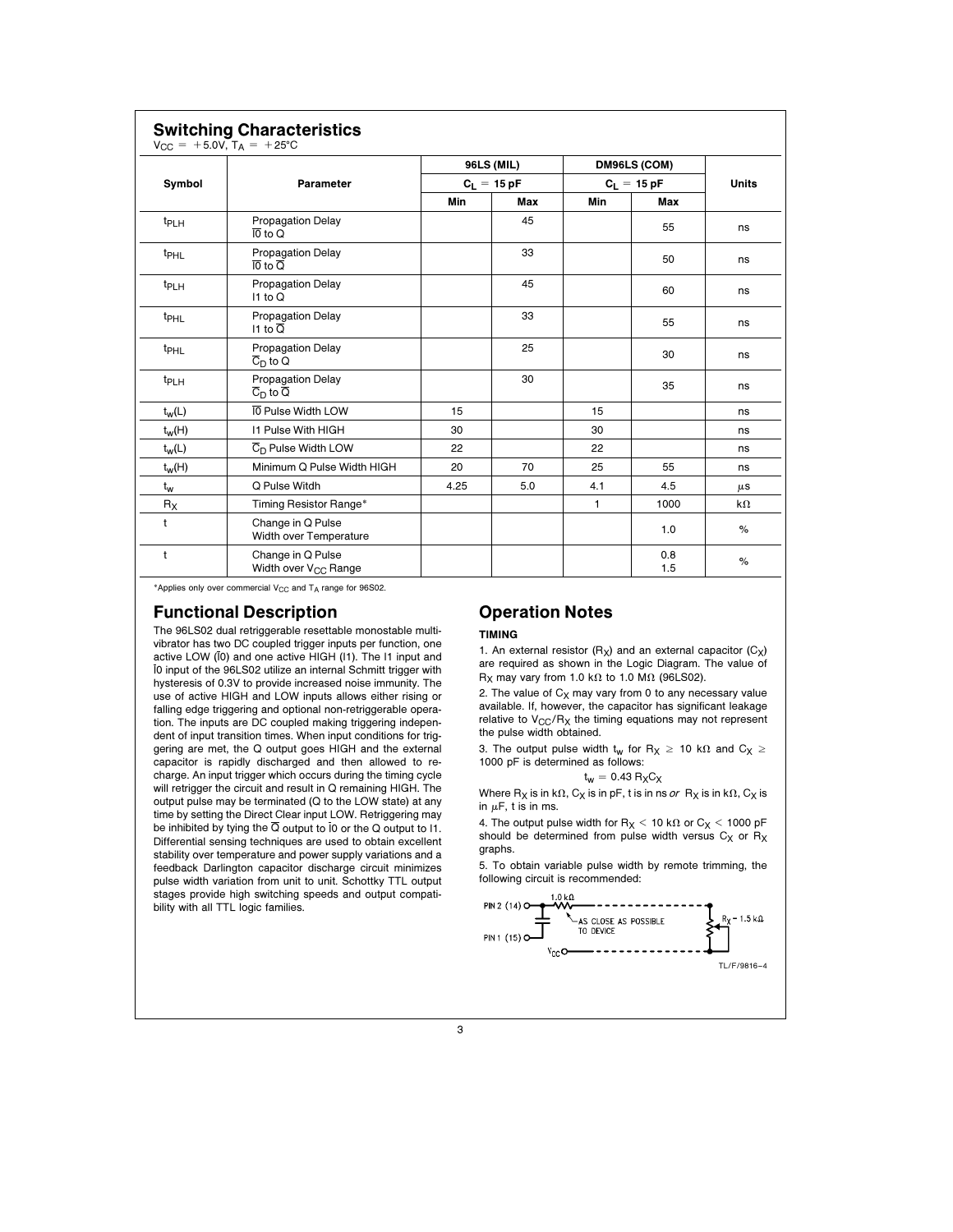## **Operation Notes (Continued)**

6. Under any operating condition,  $C_X$  and  $R_X$  (Min) must be kept as close to the circuit as possible to minimize stray capacitance and reduce noise pickup.

7.  $V_{CC}$  and ground wiring should conform to good high frequency standards so that switching transients on  $V_{CC}$  and ground leads do not cause interaction between one shots. Use of a 0.01  $\mu$ F to 0.1  $\mu$ F bypass capacitor between V<sub>CC</sub> and ground located near the circuit is recommended.

#### TRIGGERING

1. The minimum negative pulse width into I0 is 8.0 ns; the minimum positive pulse width into I1 is 12 ns.



2. Input signals to the 96LS02 exhibiting slow or noisy transitions can use either trigger as both are Schmitt triggers.

3. When non-retriggerable operation is required, i.e., when input triggers are to be ignored during quasi-stable state, input latching is used to inhibit retriggering.

4. An overriding active LOW level direct clear is provided on each multivibrator. By applying a LOW to the clear, any timing cycle can be terminated or any new cycle inhibited until the LOW reset input is removed. Trigger inputs will not produce spikes in the output when the reset is held LOW. A LOW-to-HIGH transition on  $\overline{C}_{D}$  will not trigger the 96LS02. If the  $\overline{C}_{D}$  input goes HIGH coincident with a trigger transition, the circuit will respond to the trigger.



#### Triggering Truth Table

|                   | <b>Operation</b> |       |         |
|-------------------|------------------|-------|---------|
| 5(11)             | 4(12)            | 3(13) |         |
| $H \rightarrow L$ |                  | н     | Trigger |
| н                 | ∣ → H            | н     | Trigger |
|                   |                  |       | Reset   |

 $H = HIGH$  Voltage Level  $\geq V_{IH}$ 

 $L =$  LOW Voltage Level  $\leq V_{IL}$ 

X = Immaterial (either H or L)<br>H → L = HIGH to LOW Voltage Level Transition

 $L \rightarrow H = LOW$  to HIGH Voltage Level Transition



TL/F/9816 –2

۷сс

 $\cdot 6(10)$ 

 $-7(9)$ o. Q

C

Logic Symbol

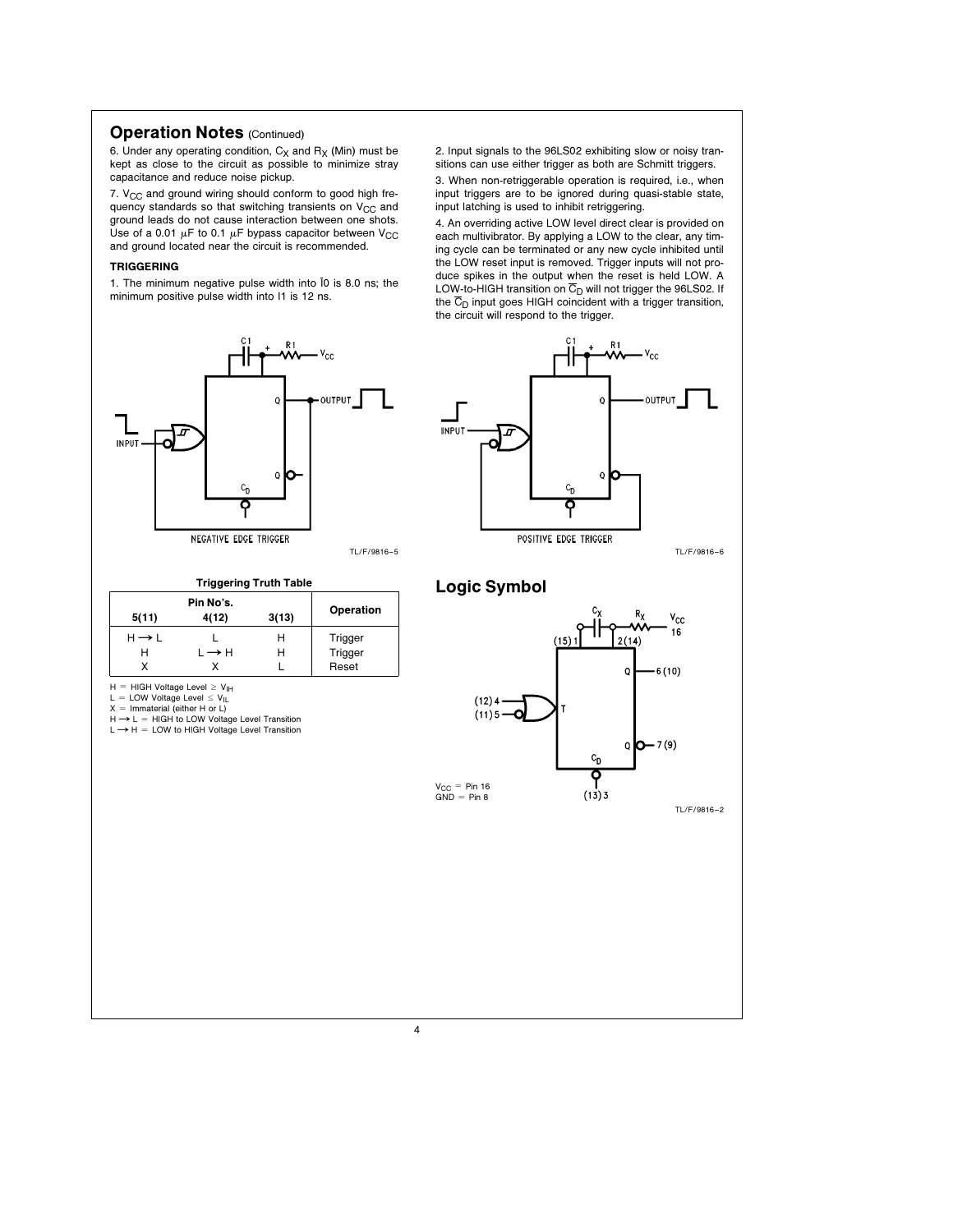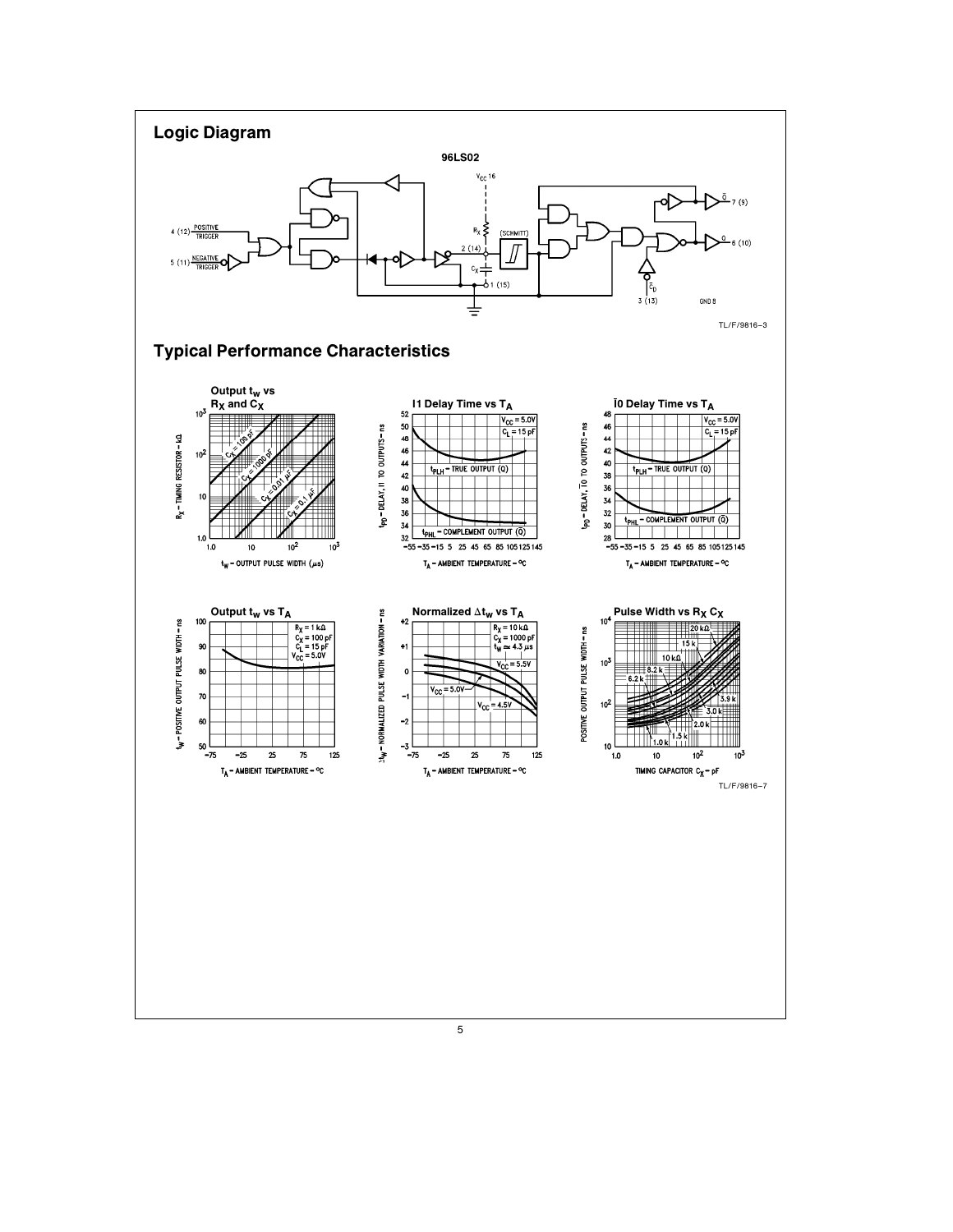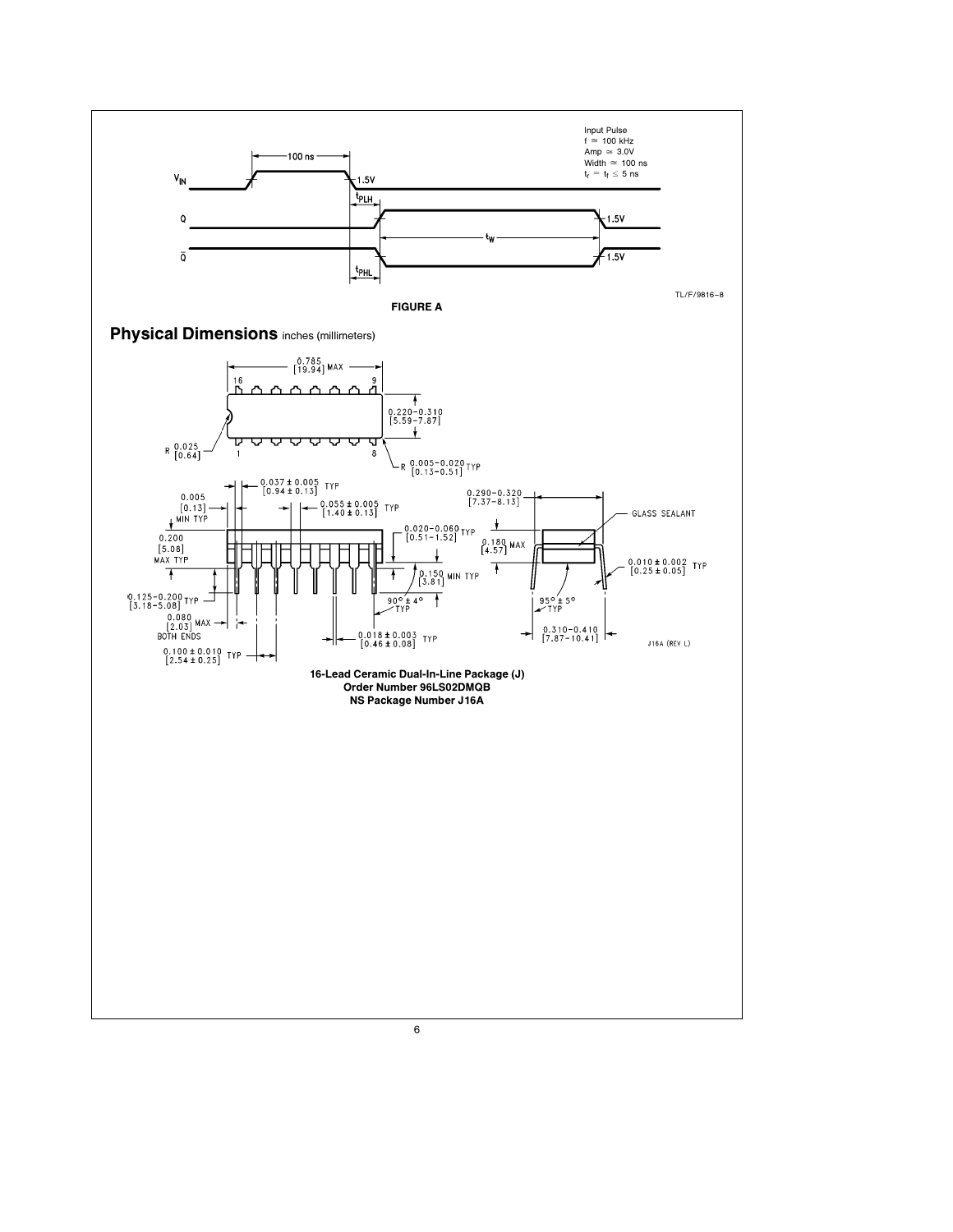